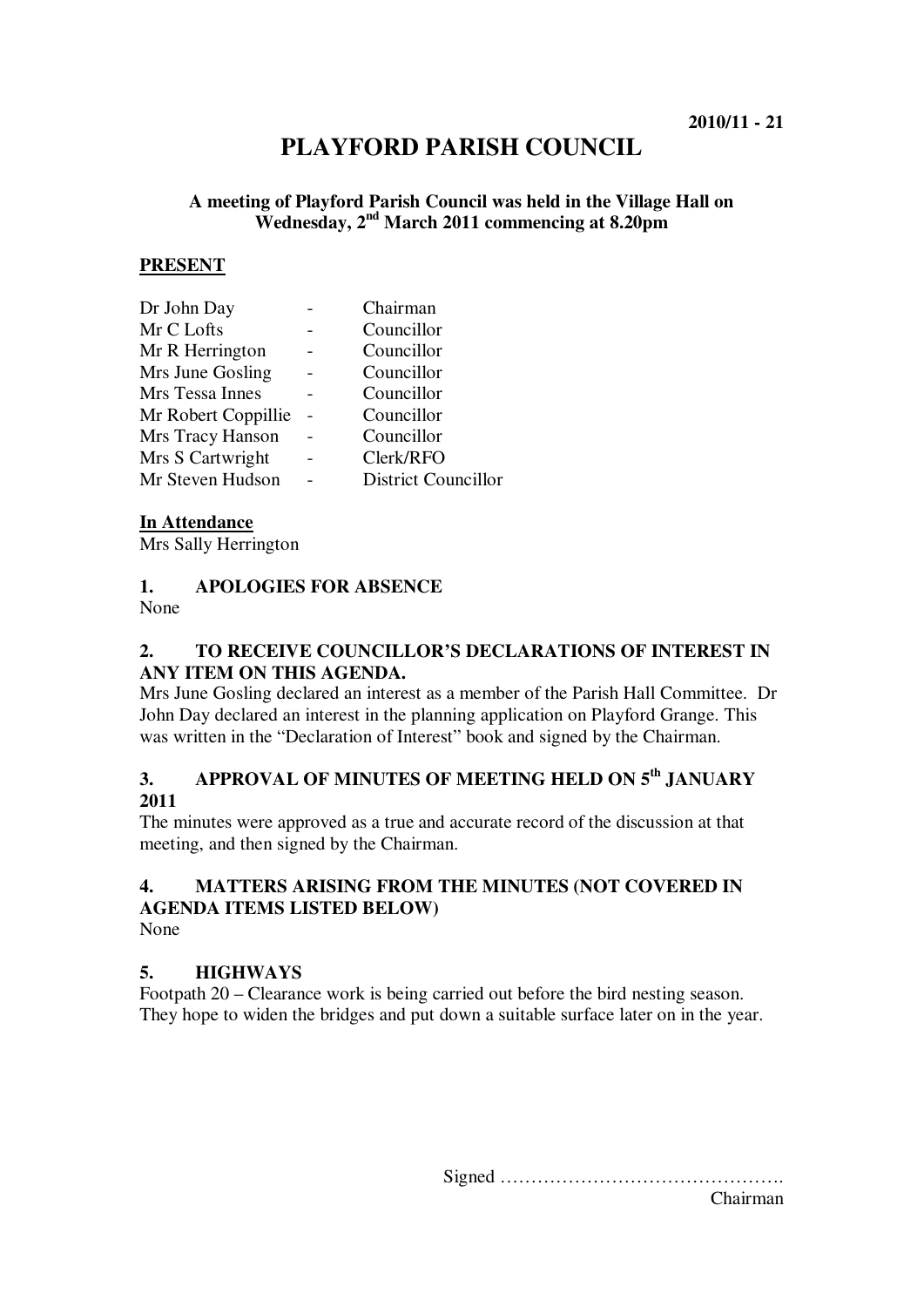A letter had been sent to David Fawcett requesting that Butts Road outside High Meadows be restored to a satisfactory standard. The Clerk had heard back from him saying that he didn't intend to progress the matter any further. The Chairman reported that this was not satisfactory. TH reported that cars have been riding over the kerbs damaging the banks of "High Meadows" as well as the opposite side of road. ACTION: The Chairman said he would inspect the site and get in touch with Derek Oldham.

The Chairman had met with Mr Glen Laxton of Anglain Water to inspect the bore hole site. The site has been tidied and the Chairman felt that we did not to pursue the matter further. Not so of the road condition down Brook Lane however. There appears to be a "drop" in the tarmac for about 10 yards which has been caused by heavy traffic. ACTION: Clerk to ask the Highways Dept to visit and restore to a satisfactory condition.

REH informed Councillors that he has cleaned the road signs in the village that had become "green". REH asked if the surface of Church Lane could be improved? It's surface is very poor. Councillors were divided on whether this was necessary – if the road is improved it will mean more traffic cutting through the village. As it stands it is a nice quiet road for walking dogs etc. with little or no traffic. ACTION:

#### **6. PLANNING APPLICATIONS**

**C10/1650 Part of garden south east of, Sevenoaks, Butts Road**

Permission has been granted by SCDC subject to conditions.

#### **C/11/0071 Lower Lodge, Brook Lane, Playford**

Erection of detached building comprising double garage, utility room & workshop on ground floor & playroom & store above.

The Parish Council commented to SCDC that it had reviewed this planning application and would like to support the application.

#### **C/11/0332 Playford Grange, Playford Mount**

Erection of replacement boundary fencing and reed fence screening in driveway Councillors had a look at the plans and asked the Clerk to notify SCDC that they had no objection to the reed/willow fencing.

#### **C/10/2693 Pantiles.**

Erection of single storey pool room extension

The Parish Council did not support this application but permission was granted. REH asked the Clerk to seek an explanation from the Planning Dept outlining their reasons for approval.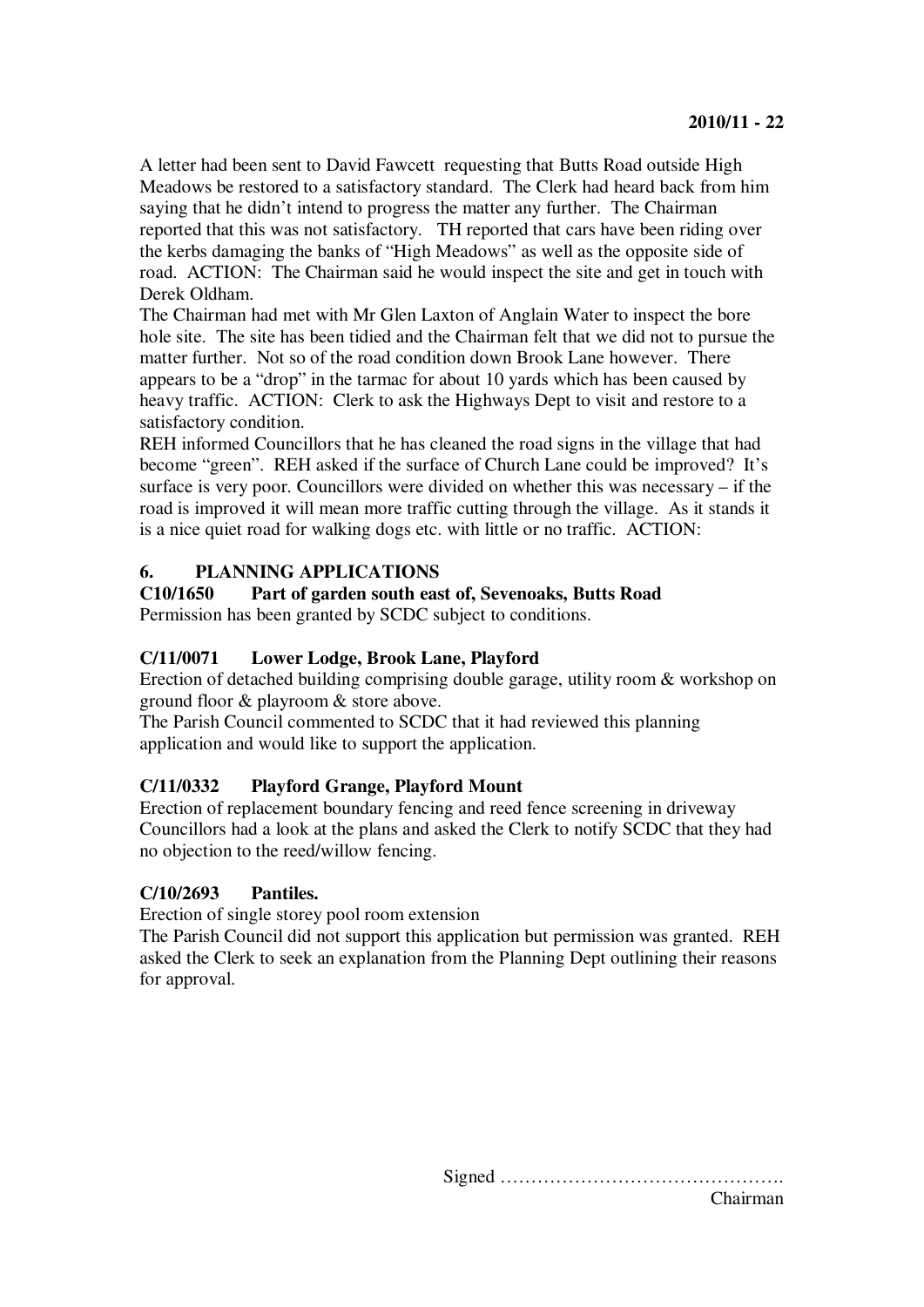#### **7. GROUNDS MAINTENANCE**

REH informed Councillors that there were large pot holes next to the recycling bin which needed attending too. This was the Parish Councils responsibility. There is also a large gap in the hedge leading onto Butts Road. This could be resolved by erecting a couple of posts and together with some netting followed by planting of shrubs this would alleviate the problem. REH also reported that the Boules Piste will need spraying shortly as the weeds are creeping on to it.

#### **8. SUFFOLK OPEN WEEKEND**

Mrs Tracy Hanson has kindly said she will fill in the grant form for this event. Dr John Day is exploring who could be the representative for Playford at this event.

#### **9. FINANCE**

i) Reporting/authorisation of cheques.

| Cheque No. $629$ £111          |  | Parish Hall – hire of meeting room |
|--------------------------------|--|------------------------------------|
| Cheque No. $630 \quad £322.74$ |  | <b>SCC</b> Grass cutting           |

We have received a total of £106.81 in recycling credits so far (from Norse Comm Services Ltd.

HMRC have changed the method of payment for Clerks. Previously payments could be made outside of a PAYE Scheme. From April 2011 Parish Councils must register as an employer with HMRC and operate PAYE on the income the Clerk earns. ACTION: Clerk to register Playford Parish Council as an employer.

#### **10. CORRESPONDENCE**

An email has been received from Mrs Liz Bennett about fireworks being set off which frightened her dogs back in November. Councillors agreed that whilst these parties are extremely rare they did appreciate her concerns for the welfare of her dogs. ACTION: Chairman to write to Mrs Liz Bennett.

The SALC Area Meeting is being held on  $7<sup>th</sup>$  March (7 – 9.30pm) at the Riverside Centre, Stratford St Andrew. No-one was able to attend.

Nomination papers have been received and were distributed to Councillors wishing to stand for election. The last date for the delivery of nomination papers will be 12 Noon on 4<sup>th</sup> April however should you wish the Clerk to deliver your nomination papers to SCDC she has a pre-agreed meeting with a member of the electoral team for  $25<sup>th</sup>$  March 2011 (11.30 am) so they should reach her before this date. Mrs Tessa Innes informed the Chairman that she would not be standing for Councillor again. The Chairman thanked her for all her work to date.